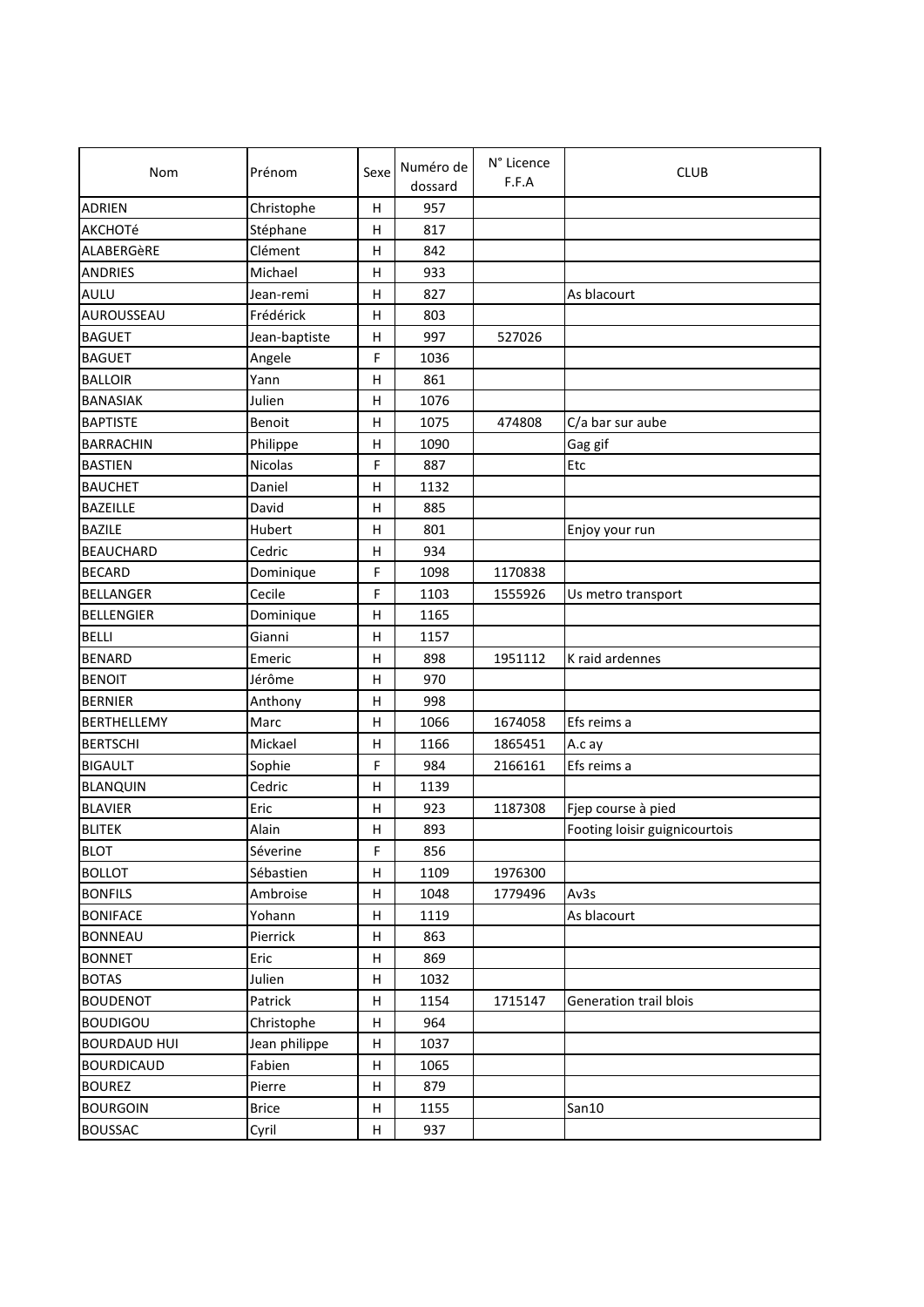| <b>BOUTILLIER</b>           | Jean philippe | н           | 1028 |         | Serialtraileurs          |
|-----------------------------|---------------|-------------|------|---------|--------------------------|
| <b>BOUTRON</b>              | Stéphane      | н           | 1140 |         |                          |
| <b>BOUVART</b>              | Sebastien     | н           | 1104 | 1866381 |                          |
| <b>BRAIDY</b>               | Kévin         | н           | 925  |         | 4b medical service       |
| <b>BRETON</b>               | Xavier        | н           | 1129 |         | Macadam 77               |
| <b>BRUNAUX</b>              | Julien        | н           | 1040 |         |                          |
| <b>BRUNEL</b>               | Marie-astrid  | F           | 1069 |         |                          |
| <b>BULEUX</b>               | Franck        | н           | 948  |         |                          |
| <b>BUSCAIL</b>              | James         | Н           | 1146 |         |                          |
| <b>BUSSON</b>               | Rudy          | н           | 939  |         |                          |
| <b>CABROL</b>               | Arnaud        | Н           | 830  |         |                          |
| <b>CAILLET DEDOOURS</b>     | Elodie        | F           | 1030 | 2085524 | Efs reims a              |
| CALLEWAERT                  | Alexis        | н           | 852  | 2163642 | Jsfertegaucher           |
| CAMBLAT                     | Martine       | F           | 1055 | 1297409 | Rce                      |
| CAPAI                       | Vivien        | н           | 981  |         | <b>Xtem challenges</b>   |
| <b>CARABIN</b>              | Patrick       | н           | 1080 |         |                          |
| CAROUGE                     | Léo           | н           | 967  |         |                          |
| CARRE                       | Mathieu       | н           | 913  |         | Association maelinarise  |
| CARVALHO                    | Jean-philippe | н           | 1074 |         |                          |
| CASTEL                      | Audrey        | F           | 1168 |         |                          |
| <b>CEDRONE</b>              | <b>Bruno</b>  | н           | 1158 |         |                          |
| CHABOREL                    | Yves          | н           | 1141 | 1717431 | Asptt verdun             |
| <b>CHAMON</b>               | Eddy          | н           | 1114 |         |                          |
| <b>CHAMPION</b>             | Nicolas       | н           | 1027 | 213503  |                          |
| <b>CHAMPION</b>             | Laurent       | н           | 1156 |         | Footing sympa            |
| <b>CHATEAU</b>              | Cedric        | н           | 815  |         |                          |
| CHAUVEL                     | Nicolas       | н           | 835  |         |                          |
| <b>CHER</b>                 | Antoine       | н           | 822  |         |                          |
| <b>CHOLLEY</b>              | Gaëtan        | Н           | 1151 |         |                          |
| COLIN                       | Jean-michel   | н           | 956  |         |                          |
| <b>COLIN</b>                | David         | н           | 1144 |         |                          |
| <b>COLOMBO</b>              | Cyril         | н           | 1045 | 1342969 | Rce                      |
| COLSON                      | Bastien       | н           | 953  |         |                          |
| <b>CORPART</b>              | Thierry       | н           | 987  |         | Thriathlon epernay       |
| COSTA                       | Jean-pascal   | Н           | 1121 |         |                          |
| <b>COTTON</b>               | Sebastien     | н           | 918  |         | Jogging club dryat       |
| COULLOUDON                  | François      | н           | 1096 |         |                          |
| <b>CRETE</b>                | Pierre        | н           | 1007 |         | <b>Team liger</b>        |
| <b>CRETE VAN SLAMBROUCK</b> | Thomas        | н           | 1136 | 1726810 |                          |
| <b>CROUZIER</b>             | Raphael       | н           | 950  |         | Csl 8rmat                |
| <b>CURFS</b>                | Jean-marie    | н           | 890  | 1938172 | Frijep cor.margny verdon |
| <b>CURFS</b>                | Jérôme        | н           | 992  |         |                          |
| <b>DAGNICOURT</b>           | Francis       | н           | 915  |         |                          |
| <b>DARMOCHOD</b>            | Erik          | н           | 839  |         |                          |
| <b>DARVILLE</b>             | Eddy          | Н           | 1130 |         | Batj                     |
| DE BRUNVILLE                | Vincent       | н           | 909  |         |                          |
| DE CAMPOS GERIA             | Palmira       | $\mathsf F$ | 1152 |         |                          |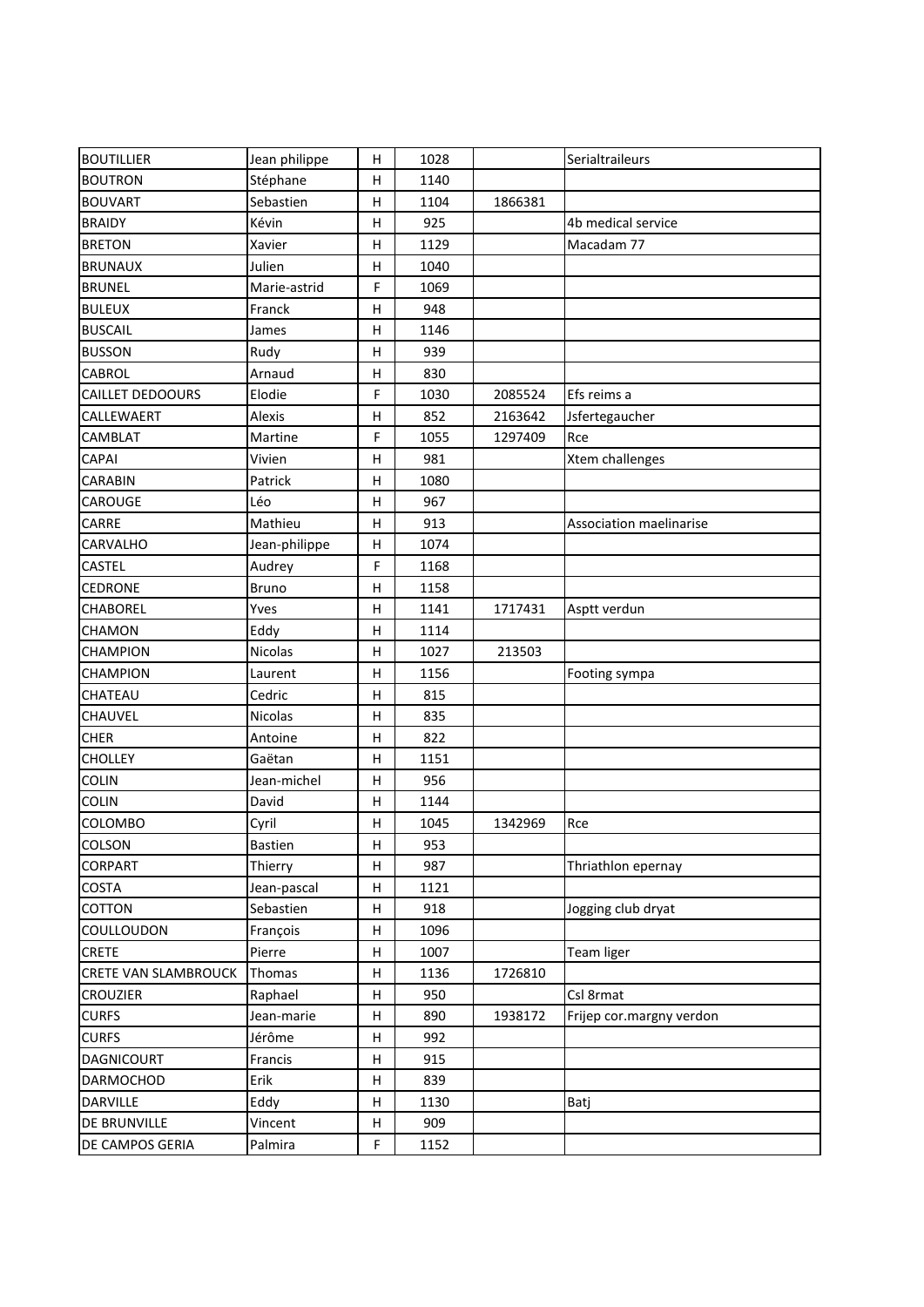| <b>DE ORNELAS</b>    | David           | н  | 920  |         |                                         |
|----------------------|-----------------|----|------|---------|-----------------------------------------|
| DE RE                | Guillaume       | Н  | 1117 |         |                                         |
| DE SOUSA             | Marie-lise      | F  | 943  | 276863  | Ao charenton                            |
| <b>DEBARGUE</b>      | David           | н  | 942  | 197215  | Team trail châlons-en-champagne         |
| <b>DECROUY</b>       | Stephane        | Н  | 922  |         | U v pinon anizy                         |
| DEGRANGE             | Mylene          | F  | 1022 |         |                                         |
| <b>DEICHELBOHRER</b> | Kevin           | н  | 900  | 2072489 |                                         |
| DELACHAPELLE-MOREL   | Eric            | н  | 1019 | 1227267 |                                         |
| <b>DELEVOY</b>       | Jean            | H  | 1085 |         |                                         |
| <b>DELVA</b>         | Benjamin        | н  | 838  |         | Gravity                                 |
| <b>DEPARDON</b>      | Denis           | н  | 1124 |         |                                         |
| <b>DERAVET</b>       | Bernard         | Н  | 874  |         | Arch                                    |
| <b>DESCLAIR</b>      | Pascaline       | F  | 1034 | 2109432 | A2m                                     |
| DESREUMAUX           | Thimotée        | н  | 831  |         |                                         |
| <b>DEVOS</b>         | Fabien          | н  | 927  |         |                                         |
| <b>DIEUX</b>         | Freddy          | Н  | 1127 |         |                                         |
| <b>DOMONT</b>        | Sébastien       | н  | 1102 |         |                                         |
| <b>DONDON</b>        | Romain          | н  | 806  |         | Fun running                             |
| <b>DORE</b>          | Alain           | Н  | 1138 |         |                                         |
| <b>DOS SANTOS</b>    | Raphael         | н  | 993  |         |                                         |
| <b>DOUGUET</b>       | Jean christophe | н  | 994  |         | Asct                                    |
| <b>DOYEN</b>         | Edith           | F  | 907  | 393784  |                                         |
| <b>DUBIEF</b>        | Francois        | н  | 886  |         |                                         |
| <b>DUCRET</b>        | Gilles          | н  | 982  |         |                                         |
| <b>DUDZIAK</b>       | Teddy           | н  | 1031 |         |                                         |
| <b>DUFAUT</b>        | Benjamin        | Н  | 1078 |         |                                         |
| <b>DUMAZEL</b>       | Serge           | н  | 919  | 1644916 |                                         |
| <b>DUQUENNE</b>      | Guillaume       | н  | 947  |         |                                         |
| <b>DURDUX</b>        | Rémi            | H  | 828  |         |                                         |
| <b>DUROND</b>        | Aurelien        | н  | 1148 |         |                                         |
| <b>DUVAUCHELLE</b>   | Denis           | Н  | 996  |         | Les foulees muizonnaises                |
| <b>EDART</b>         | Valérie         | F  | 1081 |         | Galop romain                            |
| <b>EL KABDANI</b>    | Saïd            | H. | 892  | 424455  | A.c ay                                  |
| <b>ETIEMBLE</b>      | Marc            | н  | 894  | 822494  | A.c ay                                  |
| <b>FAVREL</b>        | <b>Nicolas</b>  | н  | 845  | 2144475 |                                         |
| <b>FELLRATH</b>      | Pierre          | н  | 911  |         |                                         |
| FERMé                | Samuel          | н  | 1107 |         |                                         |
| <b>FIORESE</b>       | Thomas          | Н  | 936  |         |                                         |
| <b>FLACON</b>        | Sébastien       | н  | 823  |         | As blacourt                             |
| <b>FLAMENT</b>       | Isabelle        | F  | 958  |         |                                         |
| <b>FLEURENCE</b>     | Damien          | н  | 1153 |         |                                         |
| <b>FOHAL</b>         | Jean-luc        | н  | 1043 |         |                                         |
| <b>FOURNIEZ</b>      | Pierre          | н  | 1011 |         | Trail du patois + jogging club lapugnoy |
| <b>FRANCOIS</b>      | Jérôme          | н  | 1106 | 1420297 | Asptt chalons-en-champagne              |
| FRéNAIS              | Gautier         | н  | 1058 |         |                                         |
| <b>GAETANI</b>       | Laurent         | н  | 847  |         |                                         |
| GALIMAND             | Lucas           | н  | 1002 |         |                                         |
|                      |                 |    |      |         |                                         |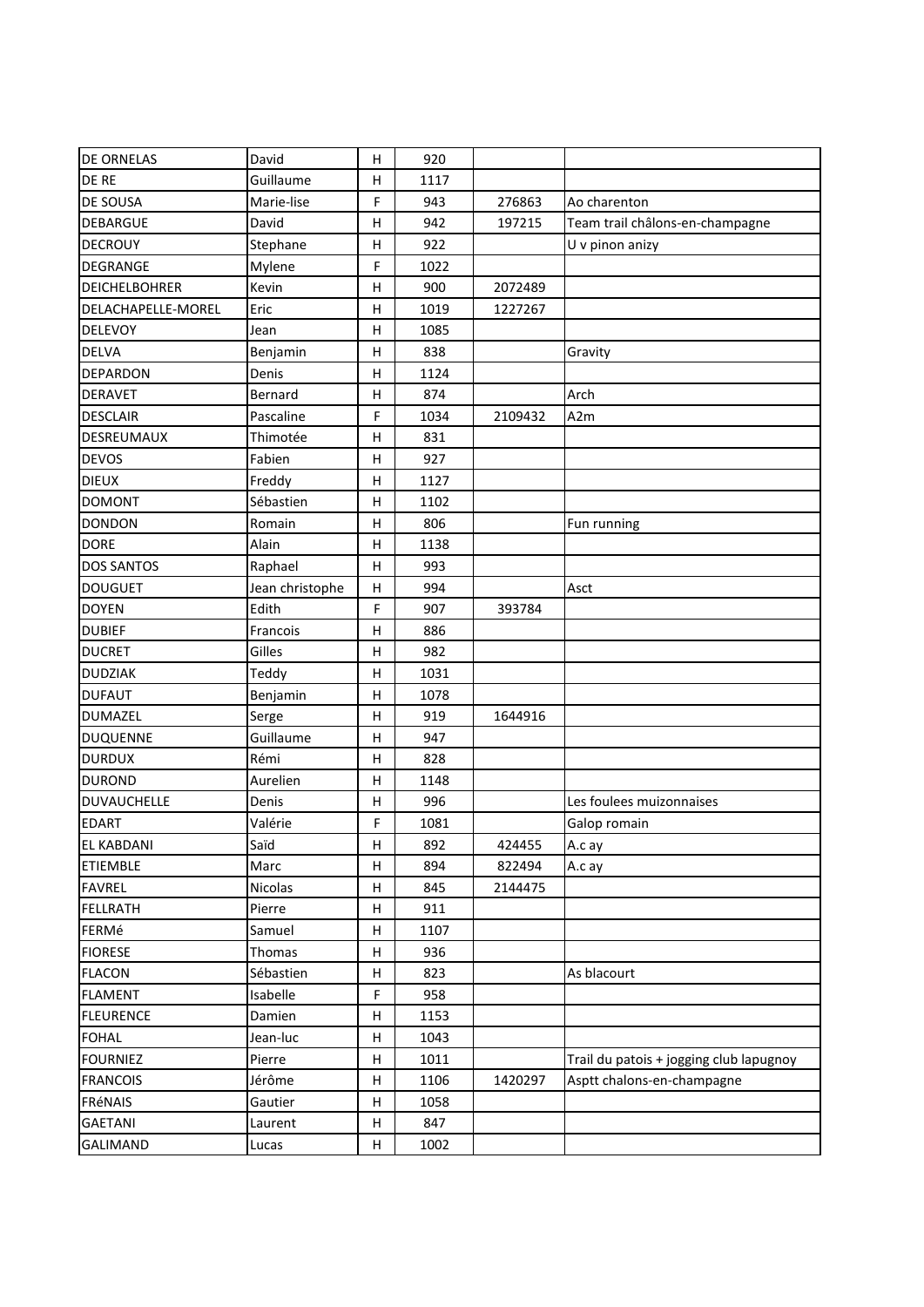| <b>GARILLON</b>      | Yannick        | н | 1134 | 1570272 | Jc epernay                              |
|----------------------|----------------|---|------|---------|-----------------------------------------|
| GAYOT                | Philippe       | н | 1012 |         | Trail du patois + jogging club lapugnoy |
| <b>GERVAIS</b>       | Michel         | н | 988  |         |                                         |
| <b>GILLE</b>         | Bertrand       | н | 1110 | 1938911 | Les fondus sézannais                    |
| <b>GILLIOT</b>       | Maxime         | Н | 854  |         | Trail club des fous                     |
| <b>GIRARDIN</b>      | Florian        | H | 1026 | 2065460 |                                         |
| <b>GIRAUDO</b>       | Guillaume      | н | 1035 | 2065856 | Dsa morteau                             |
| <b>GLOWACKI</b>      | Yoahn          | н | 1017 | 2074086 |                                         |
| <b>GODRON</b>        | Francois       | н | 965  | 227697  |                                         |
| <b>GOFFIN</b>        | Etienne        | н | 1113 |         |                                         |
| <b>GOUELLE</b>       | Sandrine       | F | 840  | 2158464 |                                         |
| <b>GREGOIRE</b>      | Mickael        | н | 866  |         |                                         |
| <b>GRUMIER</b>       | Mathieu        | н | 1015 |         |                                         |
| <b>GRUMIER</b>       | Thierry        | н | 1083 |         |                                         |
| <b>GUILLAUME</b>     | <b>Bastien</b> | H | 1135 |         |                                         |
| <b>HACHIN</b>        | Frederic       | Η | 930  |         |                                         |
| HAGENBACH            | Henri          | н | 805  |         |                                         |
| <b>HALLE</b>         | Yann           | H | 802  | 2083597 | Club usva                               |
| <b>HALLIER</b>       | Vincent        | н | 1029 | 1965357 | Efs reims a                             |
| HANNEDOUCHE          | Gregoire       | н | 853  |         | Spirit of run                           |
| <b>HENRY</b>         | Maxime         | н | 1162 | 2165286 | Usc nouvion sur meuse                   |
| <b>HEURTEFEU</b>     | Frederic       | н | 1163 | 1902445 | Athletisme club vitryat                 |
| <b>HOSTYN</b>        | Maxence        | н | 902  |         | Les fionkycools                         |
| <b>HUBERT</b>        | Philippe       | н | 935  | 2186437 |                                         |
| <b>HUREAUX</b>       | Vincent        | Н | 1061 |         |                                         |
| <b>JACOPé</b>        | Sébastien      | Η | 1122 | 2059161 | Errance club reims                      |
| <b>JACQUESSON</b>    | Mélody         | F | 899  |         |                                         |
| <b>JEANNE</b>        | Sébastien      | H | 833  |         | Kilian team                             |
| <b>JESIERSKI</b>     | Raphaël        | н | 884  |         |                                         |
| <b>JUNG</b>          | Frederic       | н | 1097 | 1018380 |                                         |
| <b>KACHLER</b>       | Murielle       | F | 946  | 1768231 |                                         |
| KEERSMAEKERS         | Carmen         | F | 932  |         |                                         |
| <b>KLAUS</b>         | Dimitri        | Н | 914  |         | Edenya sport by dim                     |
| <b>KOVATCHEVITCH</b> | Philippe       | н | 1042 |         |                                         |
| <b>KRAMER</b>        | Alexis         | Н | 1149 |         |                                         |
| LACOMBE              | Christiane     | F | 824  | 238134  | Athle st julien 74                      |
| <b>LAFFILLE</b>      | Damien         | н | 814  | 2007385 |                                         |
| LAFFILLE             | Sylvain        | н | 848  |         |                                         |
| LAFOSSE              | Thomas         | н | 1095 |         | Adidas runners bir hakeim               |
| LAHELLEC             | Eric           | н | 1049 |         | Kronos triathlon                        |
| LAINé                | Eric           | н | 903  |         |                                         |
| LALLEMENT            | Antoine        | н | 1060 |         | As verberie                             |
| LAMBLIN              | Eric           | н | 1020 |         | Tac                                     |
| LAOUT                | Vincent        | н | 926  |         | Team liger                              |
| LARCHET              | Johnny         | н | 971  |         | Champagne triathlon                     |
| LARTIQUE             | Pascal         | н | 888  | 1662085 | Es mersen                               |
| LASCOLS              | Fabrice        | H | 836  |         | Lr                                      |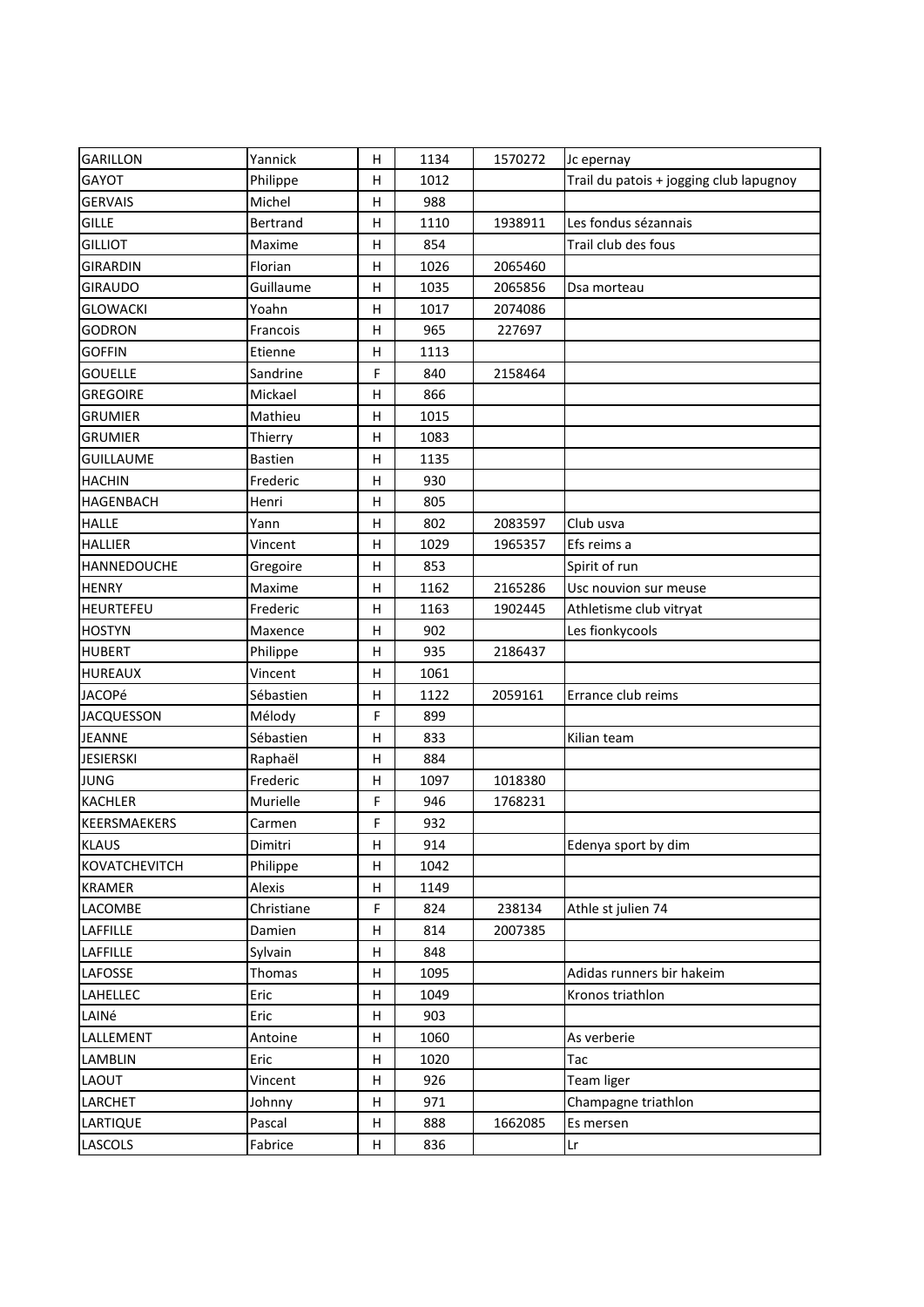| LASSAUX         | Dan            | н       | 976  | 2074795 |                            |
|-----------------|----------------|---------|------|---------|----------------------------|
| LE CESNE        | <b>Bruno</b>   | Н       | 868  |         |                            |
| LE GUEN         | Alan           | н       | 905  |         |                            |
| LE MERLE        | Jérome         | $\sf H$ | 862  |         |                            |
| <b>LEBLOND</b>  | Xavier         | н       | 1137 | 353598  |                            |
| <b>LECHENE</b>  | <b>Bastien</b> | $\sf H$ | 1093 |         |                            |
| <b>LECLERCQ</b> | Florian        | н       | 851  |         |                            |
| LEDOUX          | Alexis         | н       | 1008 | 2133887 | Running trail thierache    |
| LEFEBVRE        | Laurent        | Η       | 999  |         |                            |
| LEFEVRE         | Franck         | Н       | 951  |         |                            |
| LEJEUNE         | Romain         | Н       | 807  | 381146  |                            |
| LELONG          | Maxime         | Н       | 804  |         |                            |
| LEMAIRE         | Nicolas        | н       | 1094 |         |                            |
| LEPARC          | Benoît         | $\sf H$ | 977  |         |                            |
| LERAT           | Stephanie      | F       | 882  | 1965475 |                            |
| LERAT           | Florent        | Н       | 883  | 1965477 |                            |
| LEROY           | Antoine        | н       | 1044 | 2207274 | Rce                        |
| <b>LICOUR</b>   | Laurent        | н       | 1161 |         | Cc wavrin                  |
| <b>LORTHOIS</b> | Laurent        | H       | 912  |         |                            |
| <b>LOURTIE</b>  | Christophe     | Н       | 812  |         |                            |
| <b>LUCAK</b>    | Hervé          | н       | 1126 | 706299  | Jc epernay                 |
| LUCAK           | Céline         | F       | 1133 | 1259008 | Jc epernay                 |
| <b>IUKASZ</b>   | Pajęcki        | н       | 1062 |         |                            |
| <b>MAES</b>     | Luc            | $\sf H$ | 1071 |         | Jchsh                      |
| MAGE            | Florent        | н       | 1116 | 1483849 | Efs reims a                |
| <b>MALFOY</b>   | Benoit         | н       | 1099 | 1871413 | Us métro                   |
| <b>MARCHAND</b> | Patrick        | н       | 1131 | 1295310 |                            |
| <b>MARCIN</b>   | Grzybowski     | н       | 1038 |         |                            |
| <b>MARECHAL</b> | Guillaume      | Η       | 938  |         |                            |
| <b>MARIAS</b>   | Jean           | н       | 1159 | 323440  | Génération trail blois     |
| MARIé           | Emmanuel       | н       | 1067 |         | Serialtraileurs            |
| MARINKOVIC      | Sinisa         | н       | 978  |         |                            |
| MARTIAK         | Claire         | F,      | 986  |         | Beautor natation           |
| <b>MARTIN</b>   | Alexandra      | F       | 1016 |         | Tsv prichsenstadt          |
| <b>MARY</b>     | Thomas         | н       | 871  |         |                            |
| <b>MASSON</b>   | Benoît         | н       | 1120 |         |                            |
| MASSON-HERBELIN | Aristide       | н       | 1118 |         | Safran sport gennevilliers |
| MATHIEU         | Arnaud         | H       | 1051 | 1669621 |                            |
| <b>MATIAS</b>   | Aymeric        | Н       | 895  |         |                            |
| <b>MEHRAZ</b>   | Nadia          | F       | 974  |         | Asc tournan                |
| <b>MELET</b>    | Francois       | н       | 897  |         | Faurecia                   |
| <b>MENGO</b>    | Allan          | Н       | 963  |         |                            |
| <b>MENGUAL</b>  | Philippe       | н       | 1046 | 519874  | Rce                        |
| <b>MENUEL</b>   | Christophe     | н       | 877  |         |                            |
| <b>MERDIN</b>   | Erdal          | н       | 1023 | 1873743 |                            |
| <b>MESEURE</b>  | Dominique      | н       | 1053 |         |                            |
| <b>MICHAUT</b>  | Denis          | н       | 959  |         | Geca adn                   |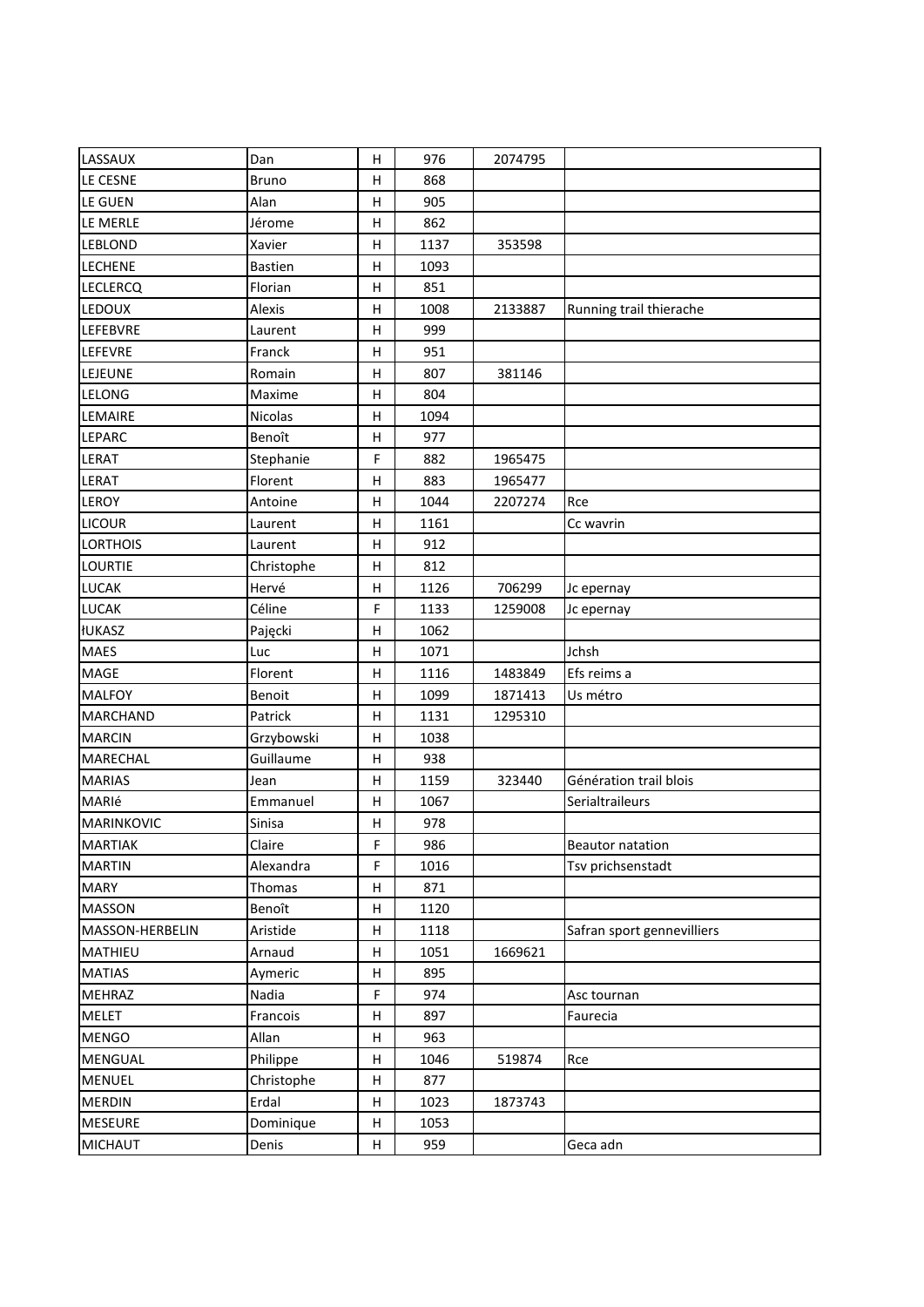| <b>MICHAUT</b>   | Dominique      | н                         | 1145 |         |                             |
|------------------|----------------|---------------------------|------|---------|-----------------------------|
| <b>MICHEL</b>    | Mathieu        | н                         | 908  | 2189547 | Evreux ac                   |
| <b>MILLON</b>    | Clement        | H                         | 962  |         | Herlies rando run           |
| <b>MONET</b>     | Damien         | H                         | 1047 | 1498289 | Rce                         |
| <b>MONTAIGU</b>  | Alban          | H                         | 867  |         |                             |
| <b>MOREAU</b>    | Silvere        | Η                         | 1079 |         |                             |
| <b>MORIEUX</b>   | Julien         | н                         | 870  | 2238236 |                             |
| <b>MOUREAU</b>   | Cedric         | H                         | 859  |         | Asptt reims cap 51          |
| <b>MOVILLIAT</b> | Frédéric       | н                         | 1091 | 2001325 |                             |
| <b>MOYEN</b>     | <b>Bruno</b>   | H                         | 1021 |         |                             |
| MROCZKOWSKI      | Christophe     | $\boldsymbol{\mathsf{H}}$ | 880  |         |                             |
| <b>MUNSCHY</b>   | Mathieu        | H                         | 855  |         |                             |
| MÜNSTER          | Bernward       | H                         | 1010 |         | Cologne                     |
| <b>NAVENOT</b>   | David          | Н                         | 1115 | 2084778 | Cloca acheres               |
| <b>NEVEU</b>     | Jerome         | H                         | 843  |         | Association speed aisne man |
| <b>NICAISE</b>   | Celine         | F                         | 1006 | 1900723 |                             |
| <b>NOEL</b>      | Sylvain        | Н                         | 979  |         |                             |
| <b>NOëL</b>      | Benjamin       | H                         | 980  |         |                             |
| <b>NOIZIER</b>   | Jerome         | H                         | 1063 | 816815  |                             |
| <b>NOUGUIER</b>  | Philippe       | н                         | 960  |         |                             |
| <b>OLIGER</b>    | Laetitia       | F                         | 1056 |         |                             |
| <b>OLIVIER</b>   | Frederic       | Н                         | 1013 | 2129497 |                             |
| <b>OLLIVIER</b>  | Frédéric       | H                         | 1059 |         | Sezanne triathlon           |
| <b>OPIQUE</b>    | Jean-sebastien | H                         | 881  |         |                             |
| PADIEU           | Vincent        | H                         | 931  |         |                             |
| <b>PAITIER</b>   | Jerome         | Η                         | 1088 | T240085 | Les furieux du bitume       |
| PARETTE          | Julie          | F                         | 818  |         |                             |
| PAUL             | Gregory        | H                         | 1084 |         |                             |
| PEDERIVA         | Alain          | н                         | 1014 | 1739142 |                             |
| PERA             | Alexis         | H                         | 850  |         |                             |
| PERILLAUD        | Xavier         | H                         | 1000 | T239838 |                             |
| PETITPRETRE      | Mickael        | Н                         | 1025 | 1985055 | Acv                         |
| PHILIPPE         | Lauriane       | F                         | 819  |         |                             |
| <b>PHILIPPE</b>  | Guillaume      | H                         | 972  |         | K raid ardennes             |
| <b>PHILIPPON</b> | David          | Н                         | 973  |         | Av3s                        |
| <b>PICOT</b>     | Antoine        | Н                         | 810  | 441016  |                             |
| <b>PICOT</b>     | Bertrand       | н                         | 864  |         |                             |
| PIERLOT          | Julien         | н                         | 966  |         |                             |
| <b>PIGNOLET</b>  | Eric           | н                         | 995  |         |                             |
| <b>PINOIT</b>    | Yannick        | н                         | 1052 | 1991455 |                             |
| <b>PIRE</b>      | Karyl          | Н                         | 969  |         |                             |
| <b>PIRES</b>     | Joseph         | н                         | 858  | 141390  |                             |
| <b>PISSENS</b>   | Jérémy         | н                         | 1167 |         | Trakks                      |
| <b>PLUSSE</b>    | Victorien      | Н                         | 1150 |         |                             |
| <b>POISSON</b>   | Vincent        | H                         | 876  | 2091484 | Coulommiers brie athlétisme |
| <b>POSTA</b>     | Marie hélène   | F                         | 929  |         |                             |
| <b>POULIQUEN</b> | Guillaume      | H                         | 1072 |         |                             |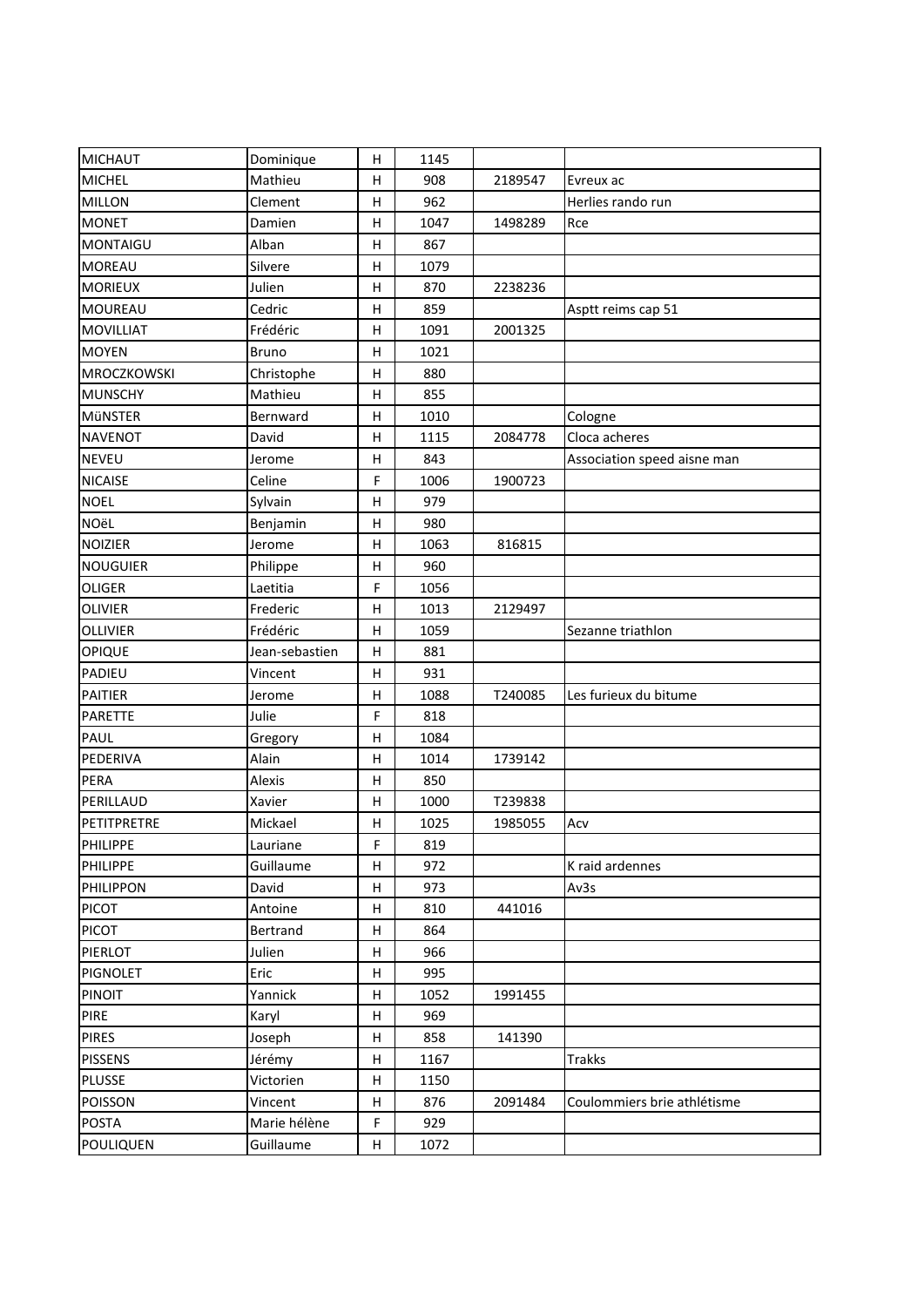| <b>PRAT</b>       | Thibaut         | н  | 846  |         | Enjoy your run               |
|-------------------|-----------------|----|------|---------|------------------------------|
| <b>PRAUSE</b>     | Stéphane        | н  | 928  |         |                              |
| PREAU             | Fabrice         | н  | 891  | 540522  | As chelles                   |
| <b>PRIEUR</b>     | Guillaume       | Н  | 1050 |         |                              |
| <b>PRIN</b>       | Nicolas         | н  | 1041 |         |                              |
| <b>PRIVE</b>      | Delphine        | F  | 1077 |         | Crazy trailers               |
| PRIVé             | <b>Baptiste</b> | Н  | 1024 |         | Reims triathlon              |
| PROU              | Stéphane        | н  | 896  | 2101483 | Faurecia                     |
| <b>PROUVE</b>     | Caroline        | F  | 985  | 2073649 | Efs reims a                  |
| QUIEVREUX         | Francis         | н  | 1108 |         |                              |
| <b>RADEL</b>      | Hélène          | F  | 1086 | 2044660 | Cabb                         |
| <b>RADET</b>      | Romain          | Η  | 917  | 2175918 |                              |
| <b>RADIX</b>      | Nicolas         | н  | 826  |         |                              |
| RASOLOMAMPIONONA  | Solofoniana     | Н  | 813  |         |                              |
| REBULARD          | Christophe      | н  | 809  |         |                              |
| <b>REICHLING</b>  | Anthony         | Н  | 1004 | 2093607 | Raace                        |
| <b>RENARD</b>     | Benoît          | Н  | 1054 | T311400 | La poste bussy pdc           |
| RENAUDIN          | Loïc            | н  | 834  |         |                              |
| <b>RESPECTE</b>   | Jeremy          | н  | 1018 | 2093039 |                              |
| <b>RIBEIRO</b>    | Arnaud          | н  | 1070 |         |                              |
| <b>RICHALET</b>   | Baptiste        | н  | 1003 |         |                              |
| <b>RICHARD</b>    | Romain          | Η  | 865  |         |                              |
| <b>RINGOT</b>     | Patrice         | н  | 1092 | 2109825 | Club usva                    |
| <b>RIOT</b>       | Pascal          | Н  | 1100 |         | Safran                       |
| <b>RIOUT</b>      | Cedric          | н  | 952  |         |                              |
| RIVIERRE          | Isabelle        | F  | 961  | 1903914 | Aaee epernon                 |
| <b>ROCHE</b>      | Emmanuel        | н  | 873  |         |                              |
| <b>ROGER</b>      | Benoit          | н  | 990  |         |                              |
| <b>ROSSI</b>      | Raphaël         | н  | 954  |         | Kronos triathlon             |
| <b>ROUAULT</b>    | Thierry         | н  | 940  |         | Raid aventure bethoncourt    |
| <b>ROUGIER</b>    | Adrien          | н  | 1101 |         |                              |
| ROUSSEAU          | Olivier         | н  | 1064 |         |                              |
| ROUSSEAU          | Jean-françois   | H. | 1105 |         | Betheniville a toutes jambes |
| ROUSSEAUX         | Olivier         | н  | 821  | 1480969 |                              |
| <b>ROUSSINET</b>  | Jérémie         | н  | 1123 |         |                              |
| <b>ROYER</b>      | Yannick         | н  | 811  |         | Funnyrunners                 |
| <b>RUTIL</b>      | Jean luc        | н  | 1073 |         |                              |
| SALESSE           | Jean-bernard    | н  | 808  |         |                              |
| <b>SCHICKEL</b>   | Sandrine        | F  | 955  |         |                              |
| <b>SCHLOSSER</b>  | Fabrice         | н  | 1087 |         | Bétheniville a toutes jambes |
| <b>SCHNEIDER</b>  | Christophe      | н  | 1142 |         | Aso sillery                  |
| <b>SCHNEIDER</b>  | Celine          | F  | 1143 |         | Aso sillery                  |
| <b>SCHUMACKER</b> | Loïc            | н  | 878  |         |                              |
| SENTENAC          | Nicolas         | Н  | 941  |         | Châlons running              |
| <b>SICART</b>     | Olivier         | н  | 945  | 1674801 |                              |
| <b>SOSNIAK</b>    | Antoine         | н  | 820  |         |                              |
| <b>STOURDZA</b>   | Michel          | н  | 989  |         |                              |
|                   |                 |    |      |         |                              |